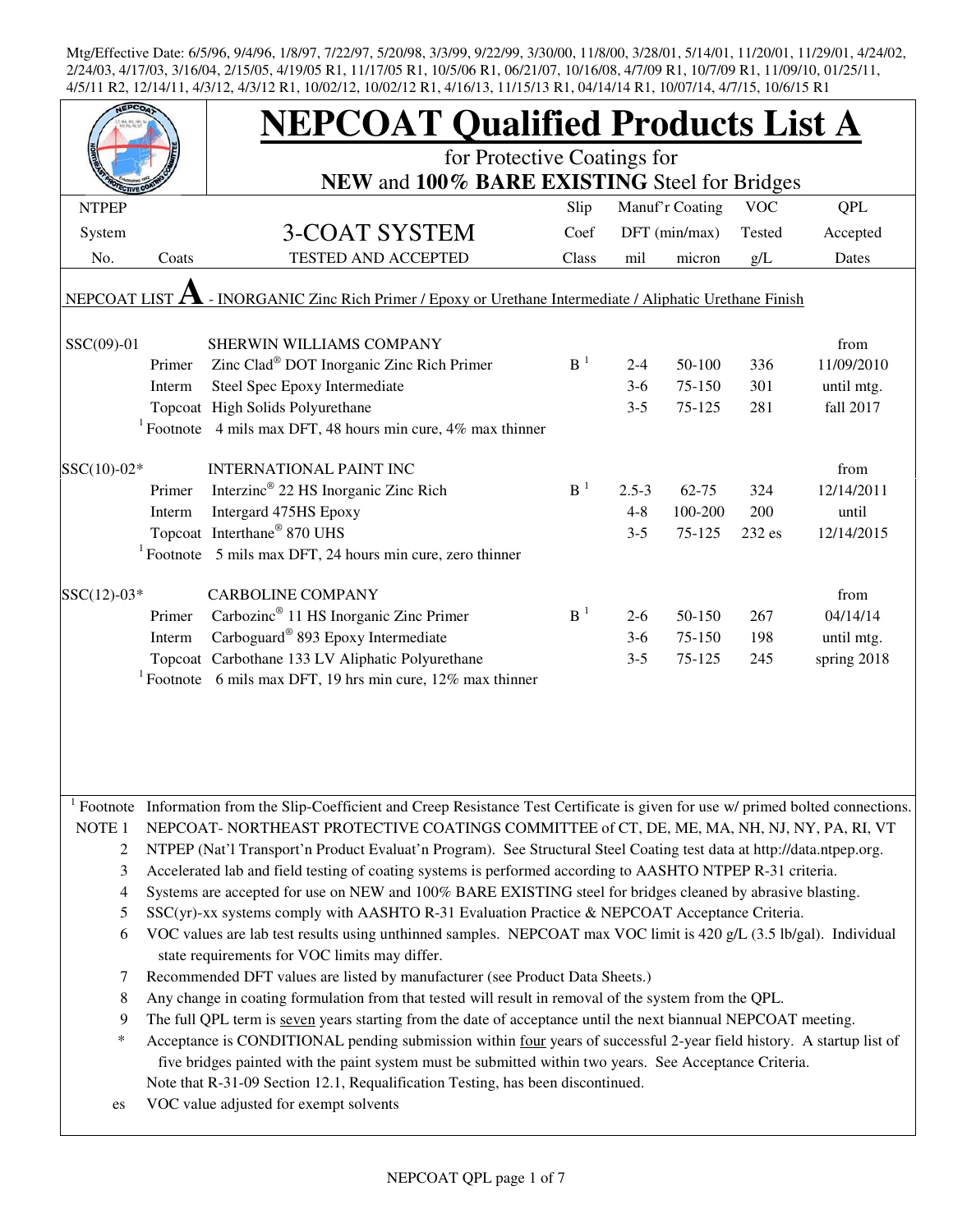|                   |        | <b>NEPCOAT Qualified Products List B</b>                                                                                                                            |                |                    |                  |            |                         |
|-------------------|--------|---------------------------------------------------------------------------------------------------------------------------------------------------------------------|----------------|--------------------|------------------|------------|-------------------------|
|                   |        | for Protective Coatings for<br>NEW and 100% BARE EXISTING Steel for Bridges                                                                                         |                |                    |                  |            |                         |
| <b>NTPEP</b>      |        |                                                                                                                                                                     | Slip           |                    | Manuf'r Coating  | <b>VOC</b> | <b>QPL</b>              |
| System            |        | 3-COAT SYSTEM                                                                                                                                                       | Coef           |                    | DFT (min/max)    | Tested     | Accepted                |
| No.               | Coats  | <b>TESTED AND ACCEPTED</b>                                                                                                                                          | Class          | mil                | micron           | g/L        | Dates                   |
|                   |        |                                                                                                                                                                     |                |                    |                  |            |                         |
| NEPCOAT LIST      |        | - ORGANIC Zinc Rich Primer / Epoxy or Urethane Intermediate / Aliphatic Urethane Finish                                                                             |                |                    |                  |            |                         |
| $SSC(10)-03$      |        | PPG/AMERON                                                                                                                                                          |                |                    |                  |            | from                    |
|                   | Primer | Amercoat® 68HS Zinc Rich Epoxy Primer                                                                                                                               | $B-1$          | $3 - 5$            | $75 - 125$       | 276        | 12/14/2011              |
|                   | Interm | Amercoat <sup>®</sup> 399 Fast Drying Epoxy                                                                                                                         |                | $4 - 8$            | 100-200          | 177        | until mtg.              |
|                   |        | Topcoat Amercoat® 450H Gloss Aliphatic Polyurethane                                                                                                                 |                | $2 - 5$            | 50-125           | 306        | fall 2018               |
|                   |        | <sup>1</sup> Footnote 3 mils max DFT, 7 days min cure, $3\%$ vol max thin                                                                                           |                |                    |                  |            |                         |
| SSC(10)-05*       |        | <b>WASSER HIGH TECH COATINGS</b>                                                                                                                                    |                |                    |                  |            | from                    |
|                   | Primer | MC-Zinc 100                                                                                                                                                         | Ø              | $3 - 5$            | 75-125           | $115$ es   | 4/03/12                 |
|                   | Interm | MC-Miomastic 100                                                                                                                                                    | no             | $3 - 5$            | 75-125           | $173$ es   | until mtg.              |
|                   |        | Topcoat MC-Ferrox A 100                                                                                                                                             | report         | $2 - 4$            | 50-100           | 144 es     | spring 2016             |
|                   |        | Ø Footnote No data reported.                                                                                                                                        |                |                    |                  |            |                         |
|                   |        |                                                                                                                                                                     |                |                    |                  |            |                         |
| $SSC(11)-01*$     |        | SHERWIN WILLIAMS COMPANY<br>Zinc Clad® III HS Organic Zinc Rich Epoxy Primer                                                                                        | B <sup>1</sup> |                    |                  |            | from                    |
|                   | Primer |                                                                                                                                                                     |                | $3 - 5$<br>$3 - 8$ | 75-125<br>75-200 | 337<br>293 | 10/02/12                |
|                   | Interm | Steel Spec Epoxy Intermediate<br>Topcoat Hi-Solids Polyurethane                                                                                                     |                | $3 - 5$            | 75-125           | 288        | until mtg.<br>fall 2016 |
|                   |        | $1$ Footnote 5 mils max DFT, 7 days min cure, zero thinner                                                                                                          |                |                    |                  |            |                         |
|                   |        |                                                                                                                                                                     |                |                    |                  |            |                         |
| $SSC(11)-02*$     |        | <b>INTERNATIONAL PAINT INC</b>                                                                                                                                      |                |                    |                  |            | from                    |
|                   | Primer | Interzinc <sup>®</sup> 315B Epoxy Zinc Rich                                                                                                                         | $B^1$          | $2 - 6$            | 50-150           | 304        | 10/02/12                |
|                   | Interm | Intergard 475HS Epoxy                                                                                                                                               |                | $4 - 8$            | 100-200          | 187        | until mtg.              |
|                   |        | Topcoat Interthane® 870 UHS                                                                                                                                         |                | $3 - 5$            | 75-125           | 242 es     | fall 2016               |
|                   |        | $1$ Footnote 4 mils max DFT, 48 hours min cure, zero thinner                                                                                                        |                |                    |                  |            |                         |
| (continues)       |        | (List B continues)                                                                                                                                                  |                |                    |                  |            |                         |
| Footnote          |        | Information from the Slip-Coefficient and Creep Resistance Test Certificate is given for use w/ primed bolted connections.                                          |                |                    |                  |            |                         |
| NOTE <sub>1</sub> |        | NEPCOAT-NORTHEAST PROTECTIVE COATINGS COMMITTEE of CT, DE, ME, MA, NH, NJ, NY, PA, RI, VT                                                                           |                |                    |                  |            |                         |
| $\overline{c}$    |        | NTPEP (Nat'l Transport'n Product Evaluat'n Program). See Structural Steel Coating test data at http://data.ntpep.org.                                               |                |                    |                  |            |                         |
| 3                 |        | Accelerated lab and field testing of coating systems is performed according to AASHTO NTPEP R-31 criteria.                                                          |                |                    |                  |            |                         |
| $\overline{4}$    |        | Systems are accepted for use on NEW and 100% BARE EXISTING steel for bridges cleaned by abrasive blasting.                                                          |                |                    |                  |            |                         |
| $\mathfrak s$     |        | SSC(yr)-xx systems comply with AASHTO R-31 Evaluation Practice & NEPCOAT Acceptance Criteria.                                                                       |                |                    |                  |            |                         |
| 6                 |        | VOC values are lab test results using unthinned samples. NEPCOAT max VOC limit is 420 g/L (3.5 lb/gal). Individual<br>state requirements for VOC limits may differ. |                |                    |                  |            |                         |
| $\tau$            |        | Recommended DFT values are listed by manufacturer (see Product Data Sheets.)                                                                                        |                |                    |                  |            |                         |
| $\,8\,$           |        | Any change in coating formulation from that tested will result in removal of the system from the QPL.                                                               |                |                    |                  |            |                         |
| 9                 |        | The full QPL term is seven years starting from the date of acceptance until the next biannual NEPCOAT meeting.                                                      |                |                    |                  |            |                         |
| $\ast$            |        | Acceptance is CONDITIONAL pending submission within four years of successful 2-year field history. A startup list of                                                |                |                    |                  |            |                         |
|                   |        | five bridges painted with the paint system must be submitted within two years. See Acceptance Criteria.                                                             |                |                    |                  |            |                         |
|                   |        | Note that R-31-09 Section 12.1, Requalification Testing, has been discontinued.                                                                                     |                |                    |                  |            |                         |
| es                |        | VOC value adjusted for exempt solvents                                                                                                                              |                |                    |                  |            |                         |
|                   |        |                                                                                                                                                                     |                |                    |                  |            |                         |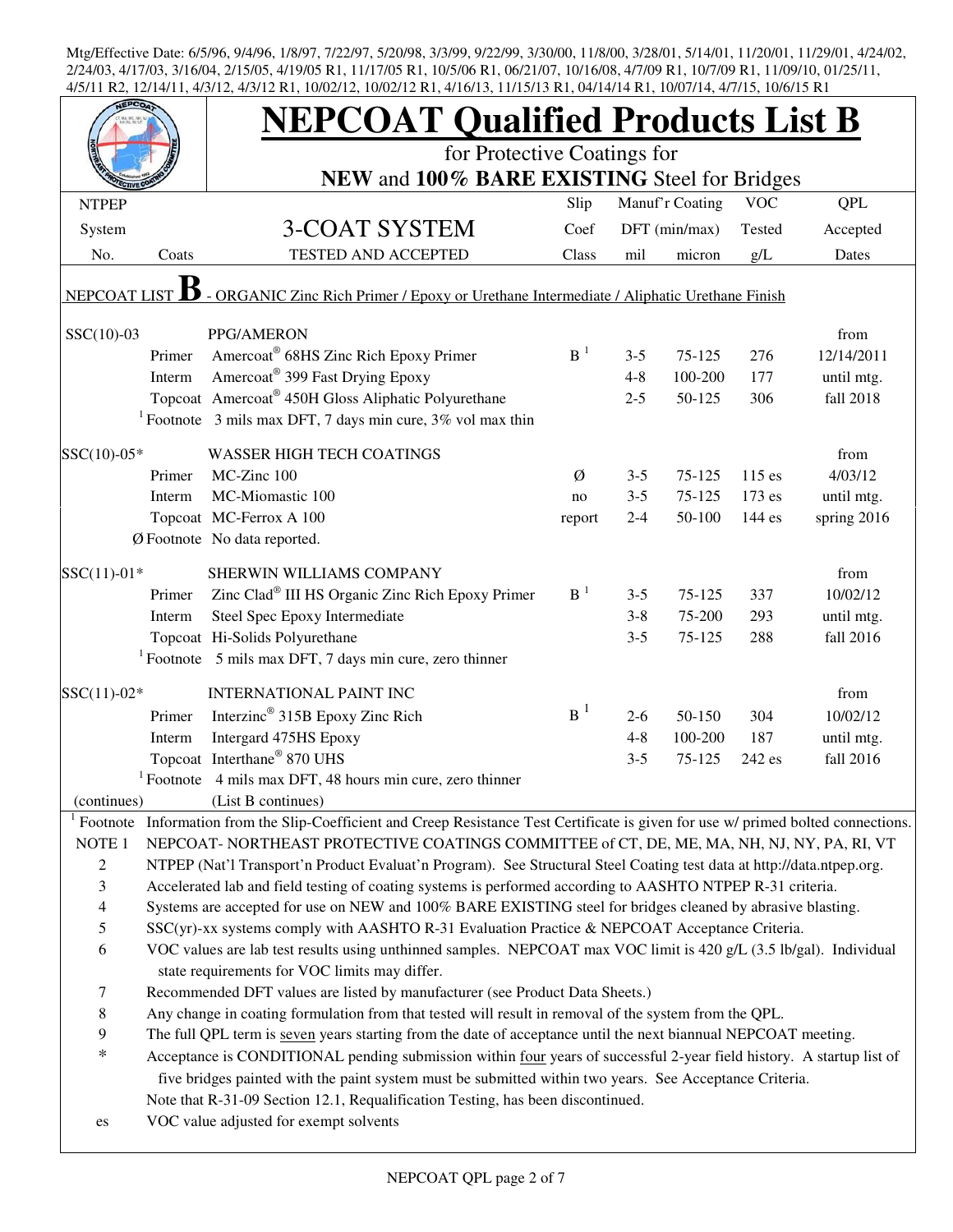|                          |        | <b>NEPCOAT Qualified Products List B</b><br>for Protective Coatings for<br>NEW and 100% BARE EXISTING Steel for Bridges                                                                                                                                                                                            |                |         |                 |            |             |  |  |  |
|--------------------------|--------|--------------------------------------------------------------------------------------------------------------------------------------------------------------------------------------------------------------------------------------------------------------------------------------------------------------------|----------------|---------|-----------------|------------|-------------|--|--|--|
| <b>NTPEP</b>             |        |                                                                                                                                                                                                                                                                                                                    | Slip           |         | Manuf'r Coating | <b>VOC</b> | QPL         |  |  |  |
| System                   |        | 3-COAT SYSTEM                                                                                                                                                                                                                                                                                                      | Coef           |         | DFT (min/max)   | Tested     | Accepted    |  |  |  |
| No.                      | Coats  | TESTED AND ACCEPTED                                                                                                                                                                                                                                                                                                | Class          | mil     | micron          | g/L        | Dates       |  |  |  |
| NEPCOAT LIST             |        | - ORGANIC Zinc Rich Primer / Epoxy or Urethane Intermediate / Aliphatic Urethane Finish                                                                                                                                                                                                                            |                |         |                 |            |             |  |  |  |
| $SSC(04)-03$             |        | SHERWIN WILLIAMS COMPANY                                                                                                                                                                                                                                                                                           |                |         |                 |            | from        |  |  |  |
| $SSC(11)-03$ Primer      |        | Zinc Clad <sup>®</sup> III HS Organic Zinc Rich Epoxy Primer                                                                                                                                                                                                                                                       | B <sup>1</sup> | $3 - 5$ | 75-125          | 329        | 10/02/12    |  |  |  |
|                          | Interm | Macropoxy <sup>®</sup> 646 Fast Cure Epoxy                                                                                                                                                                                                                                                                         |                | $3-10$  | 75-250          | 238        | until mtg.  |  |  |  |
|                          |        | Topcoat Acrolon™ 218 HS Acrylic Polyurethane                                                                                                                                                                                                                                                                       |                | $3-6$   | 75-150          | 263        | fall 2016   |  |  |  |
|                          |        | $1$ Footnote 5 mils max DFT, 7 days min cure, zero thinner                                                                                                                                                                                                                                                         |                |         |                 |            |             |  |  |  |
| $SSC(12)-04*$            |        | <b>CARBOLINE COMPANY</b>                                                                                                                                                                                                                                                                                           |                |         |                 |            | from        |  |  |  |
|                          | Primer | Carbozinc <sup>®</sup> 859 Organic Zinc Rich Epoxy Primer                                                                                                                                                                                                                                                          | B <sup>1</sup> | $3-10$  | 75-250          | 322        | 04/14/14    |  |  |  |
|                          | Interm | Carboguard <sup>®</sup> 893 Epoxy Intermediate                                                                                                                                                                                                                                                                     |                | $3-6$   | 75-150          | 207        | until mtg.  |  |  |  |
|                          |        | Topcoat Carbothane 133 VOC Aliphatic Polyurethane                                                                                                                                                                                                                                                                  |                | $3 - 5$ | 76-127          | 185 es     | spring 2018 |  |  |  |
|                          |        | <sup>1</sup> Footnote 6 mils max DFT, 4 days min cure, $10\%$ vol max thin                                                                                                                                                                                                                                         |                |         |                 |            |             |  |  |  |
|                          |        |                                                                                                                                                                                                                                                                                                                    |                |         |                 |            |             |  |  |  |
|                          |        | Footnote Information from the Slip-Coefficient and Creep Resistance Test Certificate is given for use w/ primed bolted connections.                                                                                                                                                                                |                |         |                 |            |             |  |  |  |
| NOTE <sub>1</sub>        |        | NEPCOAT-NORTHEAST PROTECTIVE COATINGS COMMITTEE of CT, DE, ME, MA, NH, NJ, NY, PA, RI, VT                                                                                                                                                                                                                          |                |         |                 |            |             |  |  |  |
| $\overline{2}$           |        | NTPEP (Nat'l Transport'n Product Evaluat'n Program). See Structural Steel Coating test data at http://data.ntpep.org.                                                                                                                                                                                              |                |         |                 |            |             |  |  |  |
| 3                        |        | Accelerated lab and field testing of coating systems is performed according to AASHTO NTPEP R-31 criteria.                                                                                                                                                                                                         |                |         |                 |            |             |  |  |  |
| $\overline{\mathcal{L}}$ |        | Systems are accepted for use on NEW and 100% BARE EXISTING steel for bridges cleaned by abrasive blasting.                                                                                                                                                                                                         |                |         |                 |            |             |  |  |  |
| 5                        |        | SSC(yr)-xx systems comply with AASHTO R-31 Evaluation Practice & NEPCOAT Acceptance Criteria.                                                                                                                                                                                                                      |                |         |                 |            |             |  |  |  |
| 6                        |        | VOC values are lab test results using unthinned samples. NEPCOAT max VOC limit is 420 g/L (3.5 lb/gal). Individual<br>state requirements for VOC limits may differ.                                                                                                                                                |                |         |                 |            |             |  |  |  |
| 7                        |        | Recommended DFT values are listed by manufacturer (see Product Data Sheets.)                                                                                                                                                                                                                                       |                |         |                 |            |             |  |  |  |
| $\,$ 8 $\,$              |        | Any change in coating formulation from that tested will result in removal of the system from the QPL.                                                                                                                                                                                                              |                |         |                 |            |             |  |  |  |
| 9                        |        | The full QPL term is seven years starting from the date of acceptance until the next biannual NEPCOAT meeting.                                                                                                                                                                                                     |                |         |                 |            |             |  |  |  |
| $\ast$                   |        | Acceptance is CONDITIONAL pending submission within four years of successful 2-year field history. A startup list of<br>five bridges painted with the paint system must be submitted within two years. See Acceptance Criteria.<br>Note that R-31-09 Section 12.1, Requalification Testing, has been discontinued. |                |         |                 |            |             |  |  |  |
| es                       |        | VOC value adjusted for exempt solvents                                                                                                                                                                                                                                                                             |                |         |                 |            |             |  |  |  |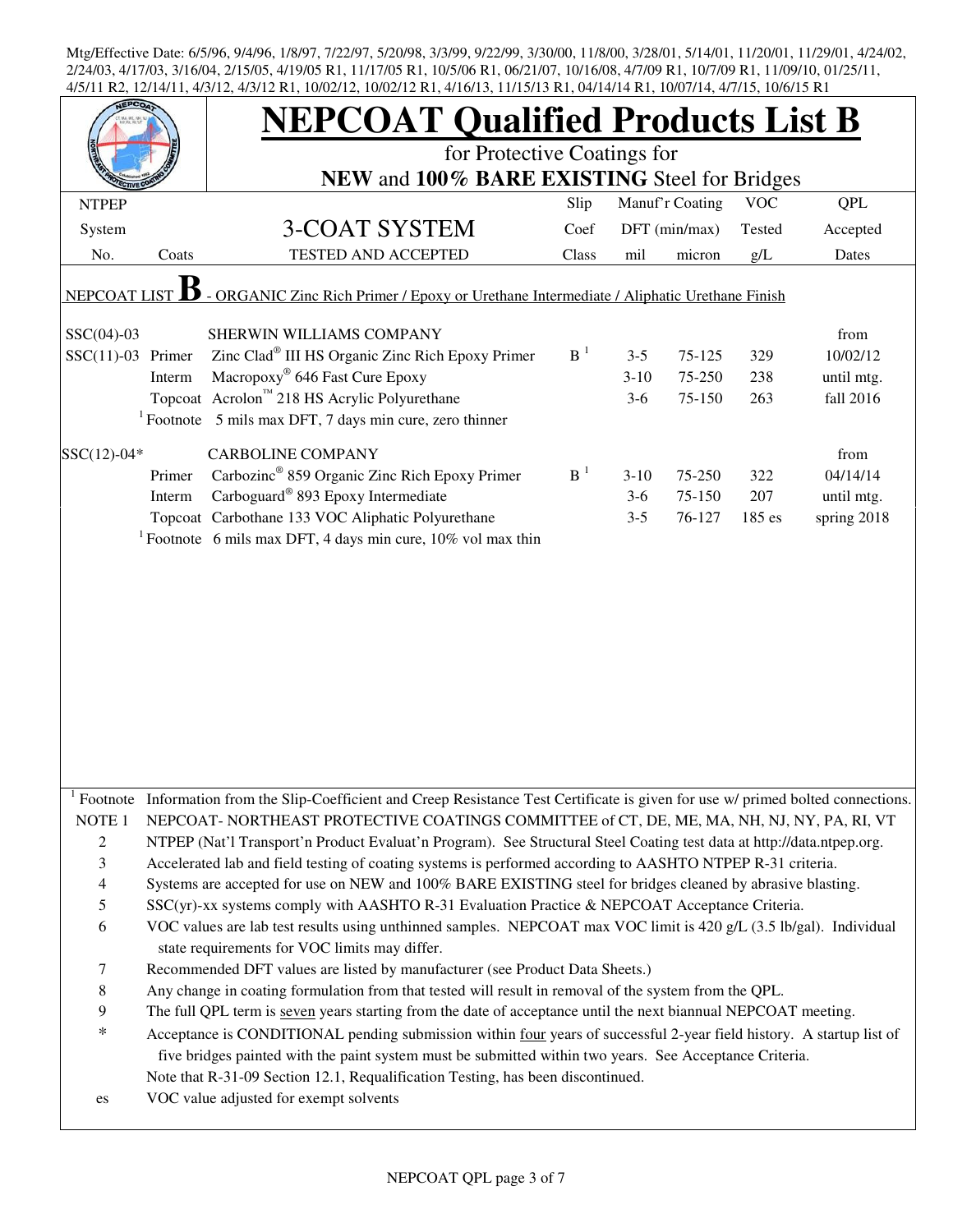|                   |        | <b>NEPCOAT Qualified Products List C</b>                                                                                                                                                                                        |       |         |                 |            |            |  |  |  |
|-------------------|--------|---------------------------------------------------------------------------------------------------------------------------------------------------------------------------------------------------------------------------------|-------|---------|-----------------|------------|------------|--|--|--|
|                   |        | for Protective Coatings for                                                                                                                                                                                                     |       |         |                 |            |            |  |  |  |
|                   |        | NEW and 100% BARE EXISTING Steel for Bridges                                                                                                                                                                                    |       |         |                 |            |            |  |  |  |
| <b>NTPEP</b>      |        |                                                                                                                                                                                                                                 | Slip  |         | Manuf'r Coating | <b>VOC</b> | <b>QPL</b> |  |  |  |
| System            |        | 2-COAT SYSTEM                                                                                                                                                                                                                   | Coef  |         | DFT (min/max)   | Tested     | Accepted   |  |  |  |
| No.               | Coats  | <b>TESTED AND ACCEPTED</b>                                                                                                                                                                                                      | Class | mil     | micron          | g/L        | Dates      |  |  |  |
| NEPCOAT LIST      |        | - ORGANIC Zinc Rich Primer / ----- / Topcoat                                                                                                                                                                                    |       |         |                 |            |            |  |  |  |
| $SSC(12)-05$      |        | SHERWIN WILLIAMS COMPANY                                                                                                                                                                                                        |       |         |                 |            | from       |  |  |  |
|                   | Primer | Zinc Clad III HS (OAP)*                                                                                                                                                                                                         | $A^1$ | $3 - 5$ | 75-125          | 309        | 11/15/13   |  |  |  |
|                   | Interm |                                                                                                                                                                                                                                 |       |         |                 |            | until mtg  |  |  |  |
|                   |        | Topcoat Envirolastic 980 PA Polyaspartic Urethane                                                                                                                                                                               |       | $6-9$   | 150-225         | 280        | fall 2017  |  |  |  |
|                   |        | Footnote 4 mils max DFT, 14 days min cure, zero thinner<br>*Optically Active Pigment                                                                                                                                            |       |         |                 |            |            |  |  |  |
|                   |        |                                                                                                                                                                                                                                 |       |         |                 |            |            |  |  |  |
|                   |        |                                                                                                                                                                                                                                 |       |         |                 |            |            |  |  |  |
|                   |        |                                                                                                                                                                                                                                 |       |         |                 |            |            |  |  |  |
|                   |        |                                                                                                                                                                                                                                 |       |         |                 |            |            |  |  |  |
|                   |        |                                                                                                                                                                                                                                 |       |         |                 |            |            |  |  |  |
|                   |        |                                                                                                                                                                                                                                 |       |         |                 |            |            |  |  |  |
|                   |        |                                                                                                                                                                                                                                 |       |         |                 |            |            |  |  |  |
|                   |        |                                                                                                                                                                                                                                 |       |         |                 |            |            |  |  |  |
|                   |        |                                                                                                                                                                                                                                 |       |         |                 |            |            |  |  |  |
|                   |        |                                                                                                                                                                                                                                 |       |         |                 |            |            |  |  |  |
|                   |        |                                                                                                                                                                                                                                 |       |         |                 |            |            |  |  |  |
|                   |        |                                                                                                                                                                                                                                 |       |         |                 |            |            |  |  |  |
|                   |        |                                                                                                                                                                                                                                 |       |         |                 |            |            |  |  |  |
|                   |        |                                                                                                                                                                                                                                 |       |         |                 |            |            |  |  |  |
|                   |        | <sup>1</sup> Footnote Information from the Slip-Coefficient and Creep Resistance Test Certificate is given for use w/ primed bolted connections.                                                                                |       |         |                 |            |            |  |  |  |
| NOTE <sub>1</sub> |        | NEPCOAT-NORTHEAST PROTECTIVE COATINGS COMMITTEE of CT, DE, ME, MA, NH, NJ, NY, PA, RI, VT                                                                                                                                       |       |         |                 |            |            |  |  |  |
| $\overline{c}$    |        | NTPEP (Nat'l Transport'n Product Evaluat'n Program). See Structural Steel Coating test data at http://data.ntpep.org.                                                                                                           |       |         |                 |            |            |  |  |  |
| 3                 |        | Accelerated lab and field testing of coating systems is performed according to AASHTO NTPEP R-31 criteria.                                                                                                                      |       |         |                 |            |            |  |  |  |
| 4                 |        | Systems are accepted for use on NEW and 100% BARE EXISTING steel for bridges cleaned by abrasive blasting.                                                                                                                      |       |         |                 |            |            |  |  |  |
| 5                 |        | SSC(yr)-xx systems comply with AASHTO R-31 Evaluation Practice & NEPCOAT Acceptance Criteria.                                                                                                                                   |       |         |                 |            |            |  |  |  |
| 6                 |        | VOC values are lab test results using unthinned samples. NEPCOAT max VOC limit is 420 g/L (3.5 lb/gal). Individual<br>state requirements for VOC limits may differ.                                                             |       |         |                 |            |            |  |  |  |
| 7                 |        | Recommended DFT values are listed by manufacturer (see Product Data Sheets.)                                                                                                                                                    |       |         |                 |            |            |  |  |  |
| 8                 |        | Any change in coating formulation from that tested will result in removal of the system from the QPL.                                                                                                                           |       |         |                 |            |            |  |  |  |
| 9                 |        | The full QPL term is seven years starting from the date of acceptance until the next biannual NEPCOAT meeting.                                                                                                                  |       |         |                 |            |            |  |  |  |
| *                 |        | Acceptance is CONDITIONAL pending submission within four years of successful 2-year field history. A startup list of<br>five bridges painted with the paint system must be submitted within two years. See Acceptance Criteria. |       |         |                 |            |            |  |  |  |
|                   |        | Note that R-31-09 Section 12.1, Requalification Testing, has been discontinued.                                                                                                                                                 |       |         |                 |            |            |  |  |  |
| es                |        | VOC value adjusted for exempt solvents                                                                                                                                                                                          |       |         |                 |            |            |  |  |  |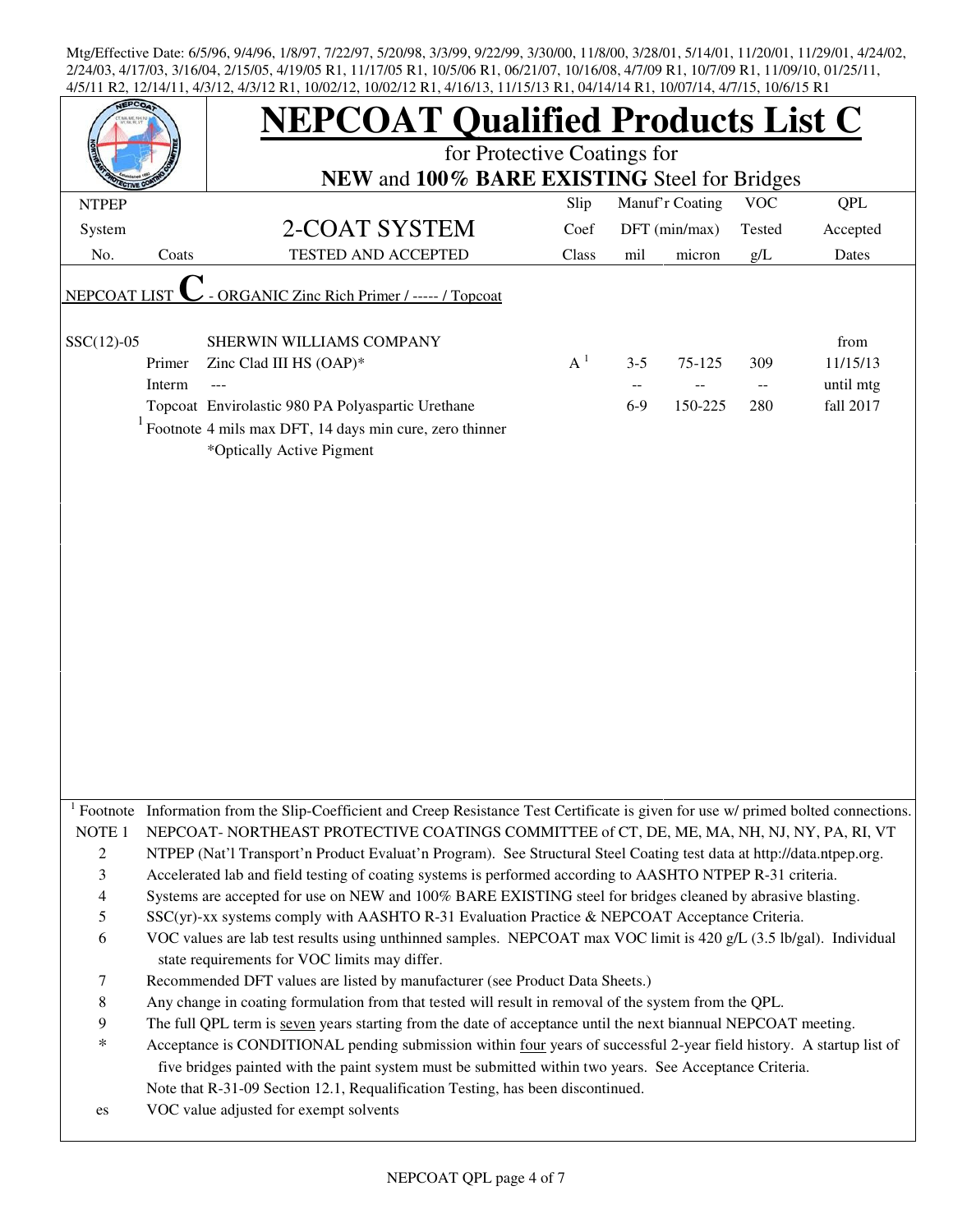|                     |       | <b>NEPCOAT Qualified Products List D</b><br>for Protective Coatings for<br>NEW and 100% BARE EXISTING Steel for Bridges             |       |                 |            |            |  |  |  |
|---------------------|-------|-------------------------------------------------------------------------------------------------------------------------------------|-------|-----------------|------------|------------|--|--|--|
| <b>NTPEP</b>        |       |                                                                                                                                     | Slip  | Manuf'r Coating | <b>VOC</b> | <b>QPL</b> |  |  |  |
| System              |       | 2-COAT SYSTEM                                                                                                                       | Coef  | DFT (min/max)   | Tested     | Accepted   |  |  |  |
| No.                 | Coats | <b>TESTED AND ACCEPTED</b>                                                                                                          | Class | mil<br>micron   | g/L        | Dates      |  |  |  |
|                     |       |                                                                                                                                     |       |                 |            |            |  |  |  |
| <b>NEPCOAT LIST</b> |       | - INORGANIC Zinc Rich Primer / ----- / Topcoat                                                                                      |       |                 |            |            |  |  |  |
|                     |       | [Blank]                                                                                                                             |       |                 |            |            |  |  |  |
|                     |       |                                                                                                                                     |       |                 |            |            |  |  |  |
|                     |       |                                                                                                                                     |       |                 |            |            |  |  |  |
|                     |       |                                                                                                                                     |       |                 |            |            |  |  |  |
|                     |       |                                                                                                                                     |       |                 |            |            |  |  |  |
|                     |       |                                                                                                                                     |       |                 |            |            |  |  |  |
|                     |       |                                                                                                                                     |       |                 |            |            |  |  |  |
|                     |       |                                                                                                                                     |       |                 |            |            |  |  |  |
|                     |       |                                                                                                                                     |       |                 |            |            |  |  |  |
|                     |       |                                                                                                                                     |       |                 |            |            |  |  |  |
|                     |       |                                                                                                                                     |       |                 |            |            |  |  |  |
|                     |       |                                                                                                                                     |       |                 |            |            |  |  |  |
|                     |       |                                                                                                                                     |       |                 |            |            |  |  |  |
|                     |       |                                                                                                                                     |       |                 |            |            |  |  |  |
|                     |       |                                                                                                                                     |       |                 |            |            |  |  |  |
|                     |       |                                                                                                                                     |       |                 |            |            |  |  |  |
|                     |       |                                                                                                                                     |       |                 |            |            |  |  |  |
|                     |       |                                                                                                                                     |       |                 |            |            |  |  |  |
|                     |       |                                                                                                                                     |       |                 |            |            |  |  |  |
|                     |       |                                                                                                                                     |       |                 |            |            |  |  |  |
|                     |       |                                                                                                                                     |       |                 |            |            |  |  |  |
|                     |       | Footnote Information from the Slip-Coefficient and Creep Resistance Test Certificate is given for use w/ primed bolted connections. |       |                 |            |            |  |  |  |
| NOTE <sub>1</sub>   |       | NEPCOAT-NORTHEAST PROTECTIVE COATINGS COMMITTEE of CT, DE, ME, MA, NH, NJ, NY, PA, RI, VT                                           |       |                 |            |            |  |  |  |
| $\boldsymbol{2}$    |       | NTPEP (Nat'l Transport'n Product Evaluat'n Program). See Structural Steel Coating test data at http://data.ntpep.org.               |       |                 |            |            |  |  |  |
| 3                   |       | Accelerated lab and field testing of coating systems is performed according to AASHTO NTPEP R-31 criteria.                          |       |                 |            |            |  |  |  |
| $\overline{4}$      |       | Systems are accepted for use on NEW and 100% BARE EXISTING steel for bridges cleaned by abrasive blasting.                          |       |                 |            |            |  |  |  |
| 5                   |       | SSC(yr)-xx systems comply with AASHTO R-31 Evaluation Practice & NEPCOAT Acceptance Criteria.                                       |       |                 |            |            |  |  |  |
| 6                   |       | VOC values are lab test results using unthinned samples. NEPCOAT max VOC limit is 420 g/L (3.5 lb/gal). Individual                  |       |                 |            |            |  |  |  |
|                     |       | state requirements for VOC limits may differ.                                                                                       |       |                 |            |            |  |  |  |
| $\tau$              |       | Recommended DFT values are listed by manufacturer (see Product Data Sheets.)                                                        |       |                 |            |            |  |  |  |
| $\,8\,$             |       | Any change in coating formulation from that tested will result in removal of the system from the QPL.                               |       |                 |            |            |  |  |  |
| 9                   |       | The full QPL term is seven years starting from the date of acceptance until the next biannual NEPCOAT meeting.                      |       |                 |            |            |  |  |  |
| $\ast$              |       | Acceptance is CONDITIONAL pending submission within four years of successful 2-year field history. A startup list of                |       |                 |            |            |  |  |  |
|                     |       | five bridges painted with the paint system must be submitted within two years. See Acceptance Criteria.                             |       |                 |            |            |  |  |  |
|                     |       | Note that R-31-09 Section 12.1, Requalification Testing, has been discontinued.                                                     |       |                 |            |            |  |  |  |
| es                  |       | VOC value adjusted for exempt solvents                                                                                              |       |                 |            |            |  |  |  |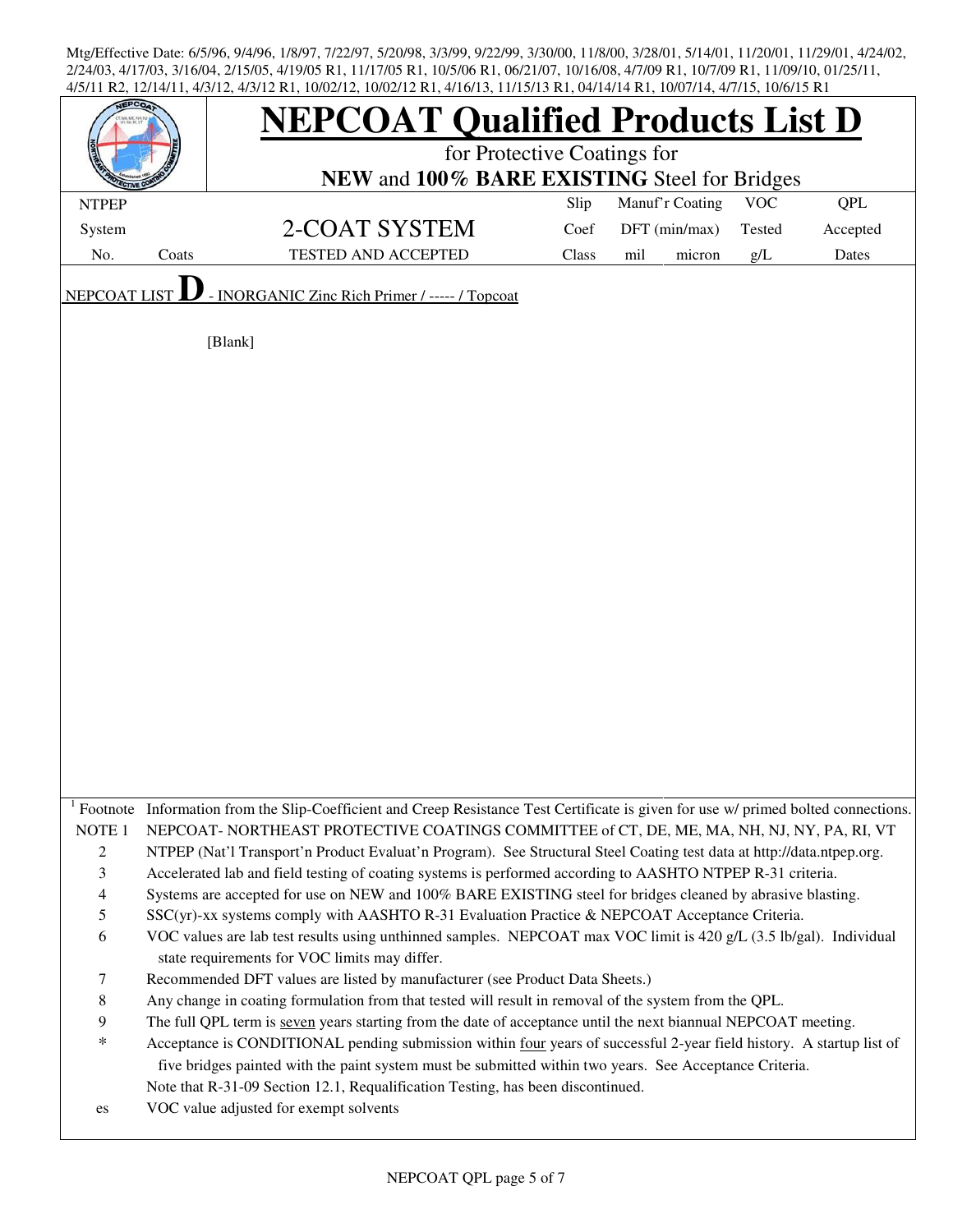

AASHTO R31-Testing Standard & NEPCOAT Acceptance Criteria (3/16/04, 2/15/05, 10/16/08, 4/7/09, 10/12/11)

## **\* \* \* PERFORM ALL REQUIRED TESTS FOR EACH COATING SYSTEM. \* \* \***

## **TEST NO. 1 - SLIP COEFFICIENT -** Perform Slip Co test on the same primer batch used for the other tests.

 **-** The Slip Co test results may be applied to more than one system provided all Primer samples come from the same container.

| Primer | (min.)                                                                                         |
|--------|------------------------------------------------------------------------------------------------|
|        | Acceptance criteria: Required to have Class B Slip coefficient min. 0.5                        |
|        | Acceptance criteria: None. Report results only. Class B Slip Co. recommended but not required. |

## **TEST NO. 2 - SALT FOG RESISTANCE (ASTM B117)**

| Delamination      | Acceptance criteria: no delamination allowed            |       |                                        |                |                     |  |       |                       |
|-------------------|---------------------------------------------------------|-------|----------------------------------------|----------------|---------------------|--|-------|-----------------------|
| Rust / Blistering | Acceptance criteria (max.):                             |       |                                        |                |                     |  |       |                       |
|                   | //-------------------- RUST CRITERIA ----------------// |       |                                        |                |                     |  |       | -- BLISTER CRITERIA-- |
| Primer            | System                                                  | @ Hrs | max creep ave creep % length in scribe |                |                     |  | @ Hrs | Convers'n $#$         |
| IOZ               | $P-I-T$                                                 | 5000  | 4 mm                                   | $2 \text{ mm}$ | not req'd not req'd |  | 4000  |                       |
| OΖ                | $P-I-T$                                                 | 5000  | 8 mm                                   | $4 \text{ mm}$ | not req'd not req'd |  | 4000  |                       |
|                   |                                                         |       |                                        |                |                     |  |       |                       |

## **TEST NO. 3 - CYCLIC WEATHERING RESISTANCE (ASTM D5894)**

| Delamination             | Acceptance criteria: no delamination allowed           |       |                                                      |                |  |                     |       |                       |
|--------------------------|--------------------------------------------------------|-------|------------------------------------------------------|----------------|--|---------------------|-------|-----------------------|
| Rust / Blistering        | Acceptance criteria (max.):                            |       |                                                      |                |  |                     |       |                       |
|                          | //------------------- RUST CRITERIA ----------------// |       |                                                      |                |  |                     |       | -- BLISTER CRITERIA-- |
| Primer                   | <b>System</b>                                          | @ Hrs | $\frac{max\,creep\,ave\,creep\,% \,length\,in\,scr}$ |                |  |                     | @ Hrs | Convers'n $#$         |
| IOZ                      | $P-I-T$                                                | 5040  | 4 mm                                                 | $2 \text{ mm}$ |  | not req'd not req'd | 4032  | 9                     |
| OΖ                       | $P-I-T$                                                | 5040  | $8 \text{ mm}$                                       | $4 \text{ mm}$ |  | not req'd not req'd | 4032  | 8                     |
| GLOSS value              | Acceptance criteria:                                   |       | Report results only                                  |                |  |                     |       |                       |
| GLOSS % Retent'n         | Acceptance criteria:                                   |       | Report results only                                  |                |  |                     |       |                       |
| COLOR Change, $\Delta$ e | Acceptance criteria:                                   |       | Report results only                                  |                |  |                     |       |                       |

## **TEST NO. 4 - ABRASION RESISTANCE (ASTM D4060) – NOT REQUIRED**

| Weight Loss | Acceptance criteria: | Test discontinued |
|-------------|----------------------|-------------------|
| Wear Index  | Acceptance criteria: | Test discontinued |

## **TEST NO. 5 - ADHESION (ASTM D4541)**

 Pull-Off Strength Acceptance criteria (min.) for both primer and PIT panels: IOZ 2.4 MPa (350 psi) OZ 4.1 MPa (600 psi)

## **TEST NO. 6 - FREEZE THAW STABILITY**

Pull-Off Strength Acceptance criteria: achieve min. Test 5 req'd PIT adhesion results and fall within 60% of Test 5 values

(continued)